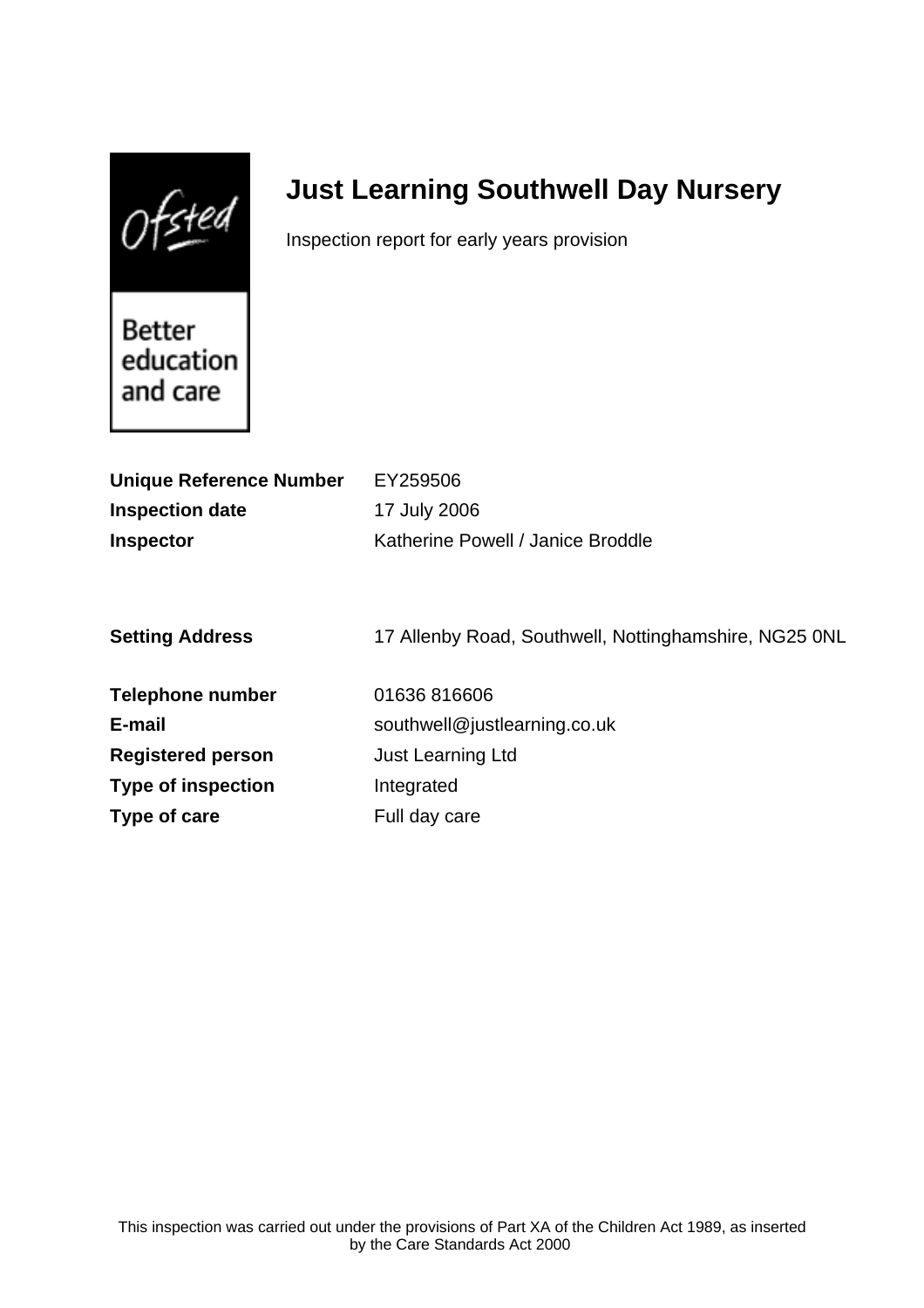# **ABOUT THIS INSPECTION**

The purpose of this inspection is to assure government, parents and the public of the quality of childcare and, if applicable, of nursery education. The inspection was carried out under Part XA Children Act 1989 as introduced by the Care Standards Act 2000 and, where nursery education is provided, under Schedule 26 of the School Standards and Framework Act 1998.

This report details the main strengths and any areas for improvement identified during the inspection. The judgements included in the report are made in relation to the outcomes for children set out in the Children Act 2004; the National Standards for under 8s day care and childminding; and, where nursery education is provided, the Curriculum guidance for the foundation stage.

The report includes information on any complaints about the childcare provision which Ofsted has received since the last inspection or registration or 1 April 2004 whichever is the later.

# **The key inspection judgements and what they mean**

Outstanding: this aspect of the provision is of exceptionally high quality Good: this aspect of the provision is strong Satisfactory: this aspect of the provision is sound Inadequate: this aspect of the provision is not good enough

For more information about early years inspections, please see the booklet Are you ready for your inspection? which is available from Ofsted's website: www.ofsted.gov.uk.

# **THE QUALITY AND STANDARDS OF THE CARE AND NURSERY EDUCATION**

On the basis of the evidence collected on this inspection:

The quality and standards of the care are inadequate - notice of action to improve. The registered person does not meet the National Standards for under 8s day care and childminding.

The quality and standards of the nursery education are inadequate - notice of action to improve.

# **WHAT SORT OF SETTING IS IT?**

Just Learning Southwell Day Nursery is part of a chain of nurseries run throughout the country by Just Learning Ltd. The nursery opened in 1996, but was taken over by the present owners in 2003. It operates from a purpose built building, which is situated in the town of Southwell, Nottinghamshire. A maximum of 37 children may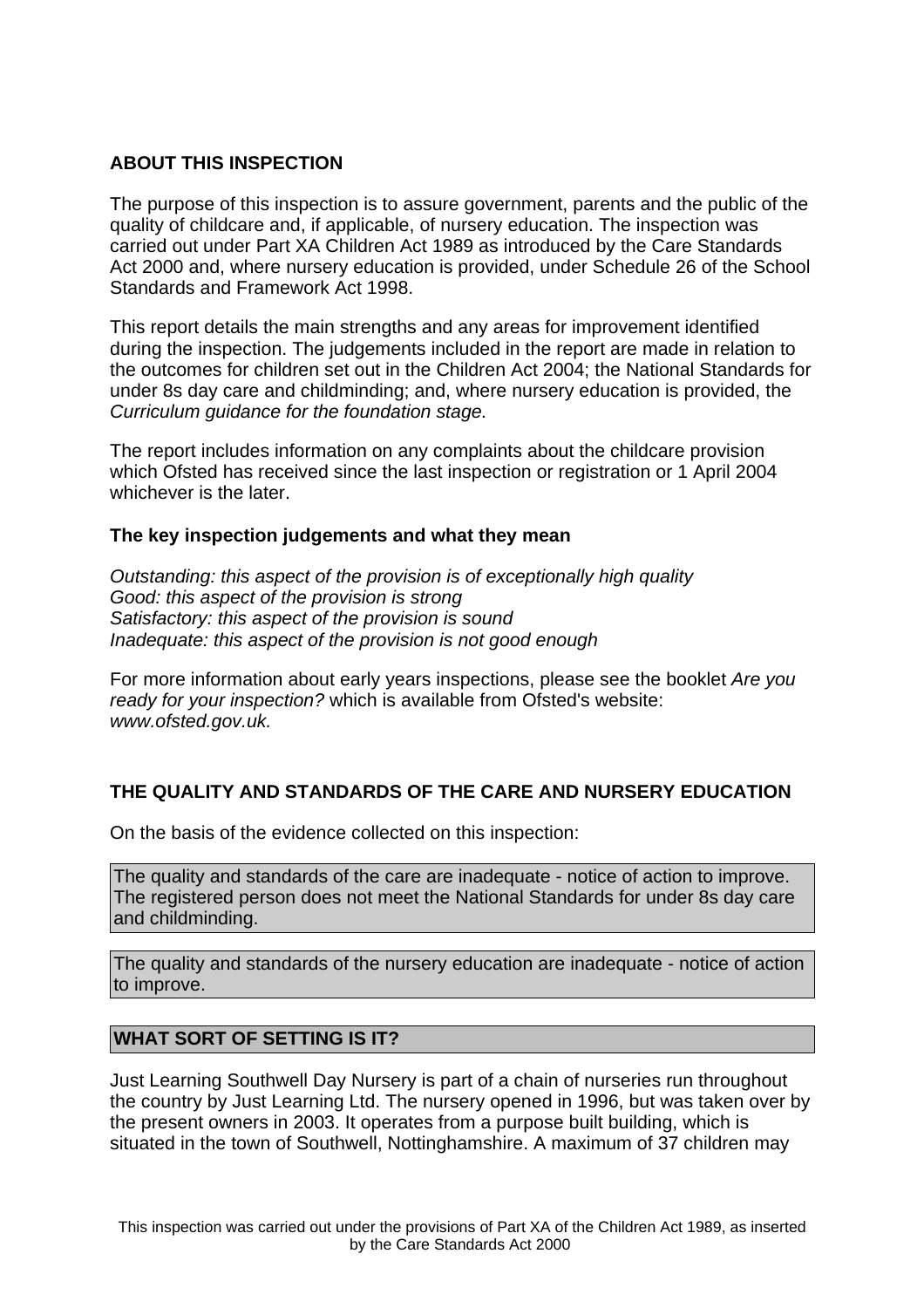attend the nursery at any one time. The nursery is open each weekday from 07:30 to 18:00 for 52 weeks of the year, closing for main bank holidays only. All children share access to a secure enclosed outdoor play area.

There are currently 97 children from 12 weeks to 4 years on roll. Of these 14 children receive funding for nursery education. Children come from a wide catchment area.

The nursery employs ten staff. Seven of the staff, including the manager hold appropriate early years qualifications. Three staff are working towards a qualification. The nursery is a member of the Pre-School Learning Alliance, and receives support from a teacher advisor at the Local Education Authority. The nursery was awarded the Pre-School Learning Alliance accreditation in 2002.

# **THE EFFECTIVENESS OF THE PROVISION**

#### **Helping children to be healthy**

The provision is satisfactory.

Children are cared for in an environment where staff maintain satisfactory levels of cleanliness and comfortable temperatures. There are some routines in place that help to reduce the risk of possible spread of infection, for example, staff vigilantly implement nappy changing and meal serving policies. However, this is compromised for babies due to the current sleeping arrangements, as they do not have separate linen or an identified sleeping place. Additionally, the arrangements do not enable all babies to lie flat which poses a possible risk to their health. Children begin to gain an understanding of personal hygiene through daily routines and effective adult support. They know to wash their hands after engaging in messy activities and before meals. Appropriate first aid equipment is in place along with an adequate number of appropriately qualified staff. Clear sick child and administration of medication policies help to ensure that children who are unwell can be adequately looked after. Required documents to promote children's health and welfare are all in place.

Children enjoy a range of meals and snacks which are cooked on the premises and mainly use fresh ingredients. Meals include a broad variety of raw and cooked fruit and vegetables and children are beginning to learn about healthy eating through planned activities and discussions with staff. They are provided with regular drinks during the day and water is freely accessible. Staff meet children's specific dietary needs well, due to the effective systems in place to monitor this.

Young children access fresh air and exercise through scheduled daily times outdoors where they are beginning to learn to control their bodies by playing on a range of equipment such as bicycles and climbing apparatus. Staff work effectively with parents to ensure that young babies are able to rest and sleep according to their individual needs and in line with home routines.

Pre-school children are developing their small hand skills through the use of tools and equipment such as pencils, bead threading, paint brushes, jigsaws and construction toys. Children use equipment such as the computer mouse with good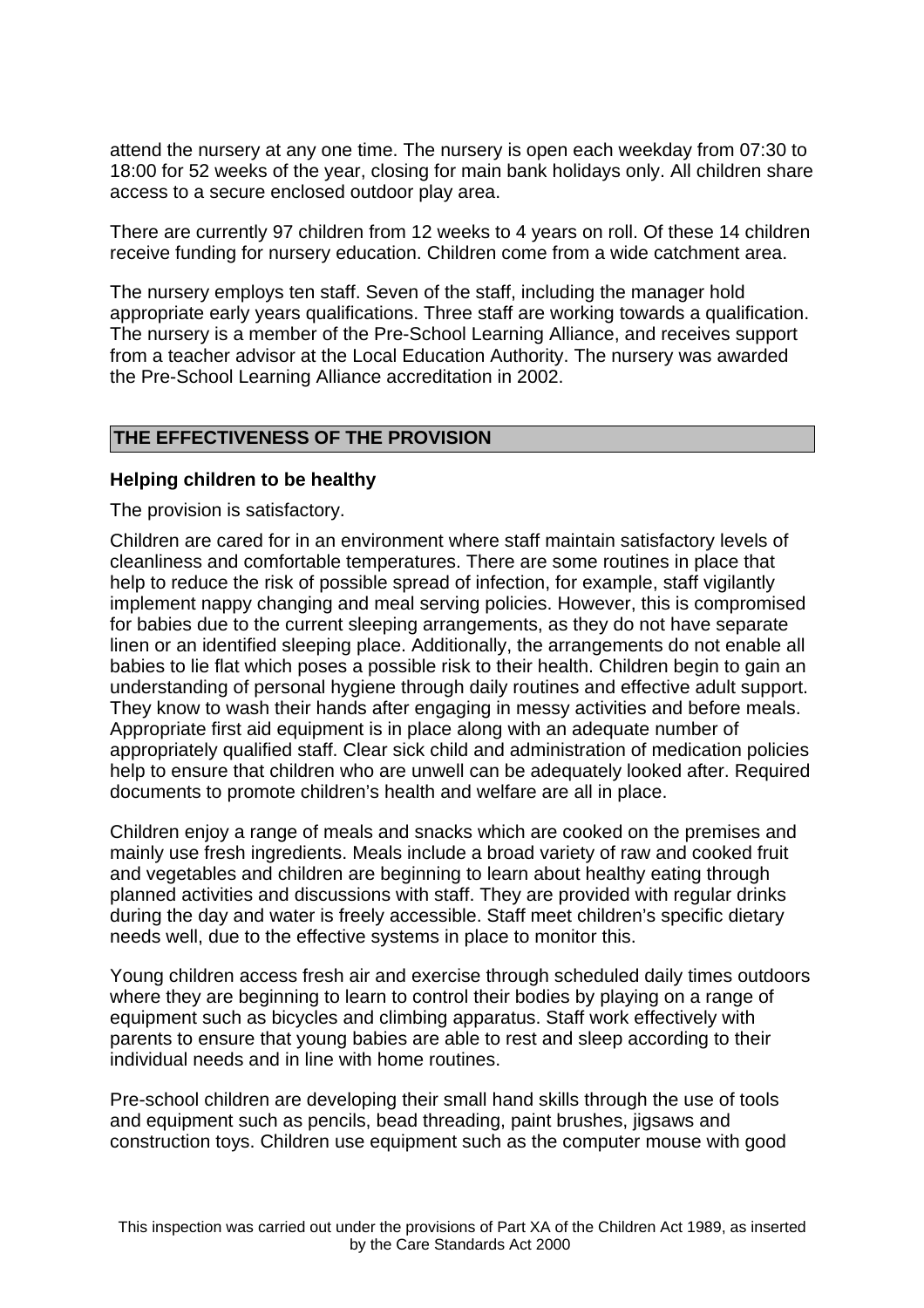control and co-ordination and most children persevere when using knives at meal times. Children enjoy moving freely and spontaneously and benefit from regular opportunities to get fresh air when playing outside. They learn how to safely negotiate their way around toys and equipment both indoors and outdoors. Physical activities are not sufficiently planned to ensure that children practise a variety of skills when playing outside. Children do not have regular use of appropriate equipment to promote and extend their climbing skills and there are limited opportunities for children to access balancing equipment.

# **Protecting children from harm or neglect and helping them stay safe**

The provision is satisfactory.

Children are looked after in a welcoming and well-maintained environment. Staff carry out relevant daily routines to ensure that children's play areas are safe and the risk of accidents minimised. For example, they conduct a morning risk assessment of the premises, and throughout the day, monitor toys and equipment to ensure that they are safe for children to play with. Children are therefore able to move around safely and independently.

Children are kept safe and secure because there is a secure entry system in place along with adequate systems to ensure that only known adults can collect children at home time and monitoring of visitors to the nursery. Procedures are in place to ensure that children attending before and after school are safe when dropping at, and collecting from school. Appropriate fire precautions are in place and children develop a good awareness of fire safety issues through regularly practising emergency evacuation procedures.

Children's welfare is satisfactorily promoted because staff are familiar with the setting's policies and procedures regarding child protection. Senior staff are clear of their responsibilities and have appropriate contact numbers on hand.

# **Helping children achieve well and enjoy what they do**

The provision is inadequate.

Children settle well at the nursery due to the flexible settling-in procedures which enable parents to stay until children are happy for them to leave. Staff gather a good level of information from parents. This assists them in getting to know the children and benefits young babies as staff establish routines that are consistent with their experiences at home. Staff are beginning to use the 'Birth to three matters' framework when providing activities for some children aged under three years. However, they do not use children's development records to inform planning, therefore, they do not base activities on the needs of the children attending. Many activities and experiences are inappropriate, therefore children have little interest in them because they are not well-enough matched to their stages of development. For some children, this is because they are working within an inappropriate curriculum. Children's disinterest in activities provided impacts on their behaviour, which deteriorates as their interest wanes. Staff then put considerable effort into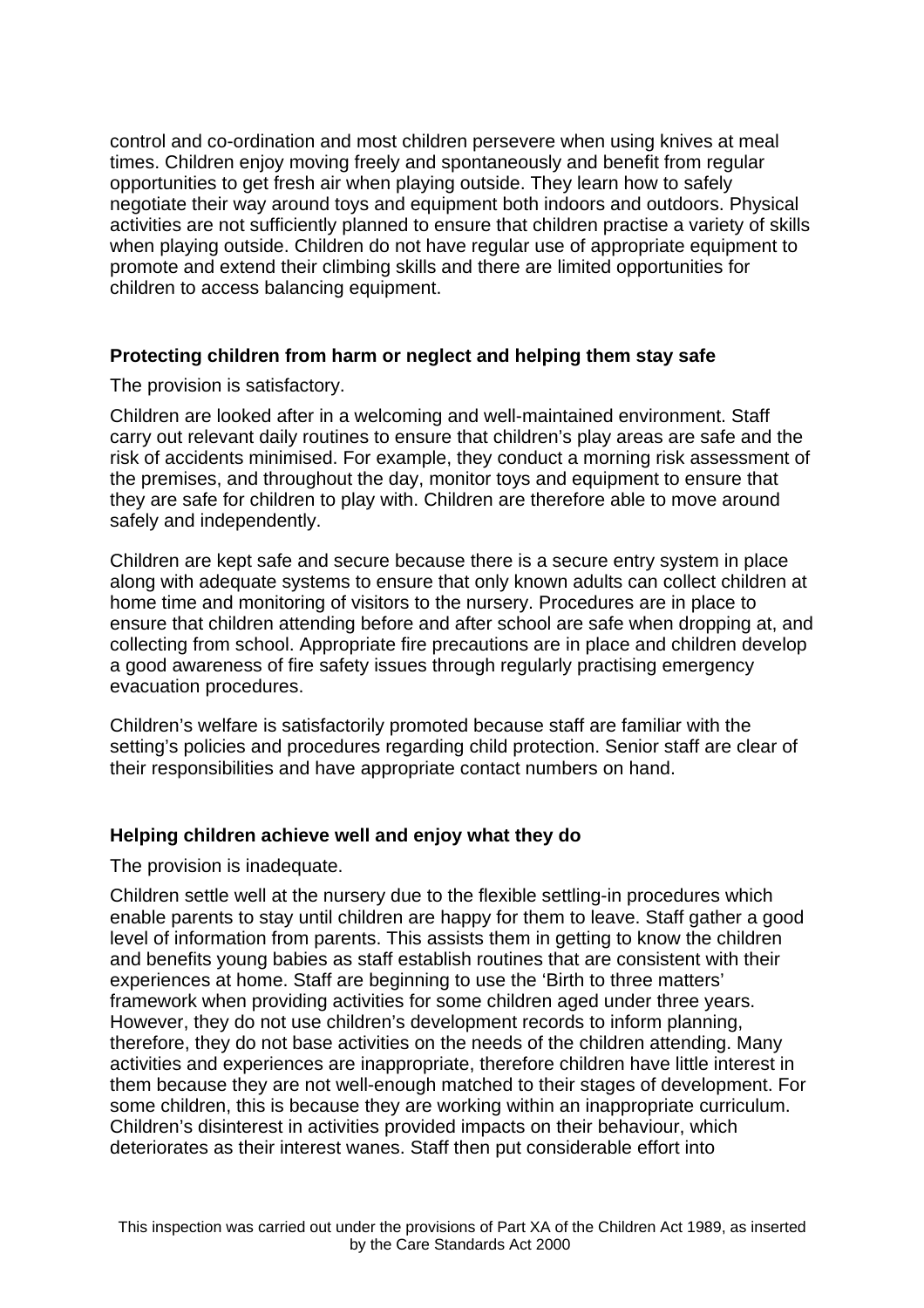supervising behaviour rather than interacting positively with the children and promoting learning.

The baby and toddler room have appropriate, stimulating toys which encourage children to explore using all their senses, but the structured organisation of daily routines means that children have limited opportunities to access their play materials. When able, babies shake rattles, look at themselves in mirrors and feel the texture of paint. Adults engage with these children, sitting alongside them on the floor, talking and singing with them to encourage language skills. A lack of domestic-style furniture in the baby room though, limits opportunities for babies who are learning to walk, to move around the furniture safely and continue normal home experiences. Some experiences for the children in the toddler room are good. They enjoy some periods of time when they are able to dress up using a selection of different textured materials, explore the texture of sand and paint and participate in story sessions using props to bring the story to life. However, the current routines within the nursery do not provide children with a stimulating and purposeful day that has sufficient regard to their developmental stage. The day is overly structured and children are directed to activities regardless of their wishes. They have minimal opportunities to select and make choices in their play, nor do they have the opportunity to initiate play ideas themselves. Some children attend after they have attended full time school. These children do not have opportunities to make choices. They join the structured session in the pre-school room, such as story time and children are often disinterested in the activities and not fully engaged.

#### Nursery Education

The quality of teaching and learning is inadequate. Most staff working with children in receipt of nursery funding do not have a secure understanding of the Foundation Stage to plan a suitable range of activities. Consequently, children make limited progress towards the early learning goals. Although plans are in place to show how the six areas of learning are promoted, staff often do not follow these and activities are not well matched to children's individual needs or starting points. Staff know children well and regularly observe and assess children's progress along the stepping stones. However, assessments are not effective as staff do not consistently record information or use these to plan the next steps in children's learning. The organisation and delivery of some whole group activities is not successful in engaging children's interest or encouraging them to participate co-operatively. Activities are mainly adult-directed which results in children having insufficient opportunities to make choices about their play and learning and they are not able to freely select from a wide range of toys or resources within the room. There is an emphasis on monitoring and supervising activities rather than teaching and staff do not question and challenge children sufficiently.

Some children are beginning to develop their own friendship groups and mainly play co-operatively together. They approach adults with confidence and seek support when needed. Some children become engrossed in the games, for example when engaging in play dough or role play activities. However, children do not move freely between different play areas or frequently select their own activities or resources. Children learn to take care of their personal needs, such as pouring their own drinks and getting a tissue to blow their nose. Children enjoy communicating with others and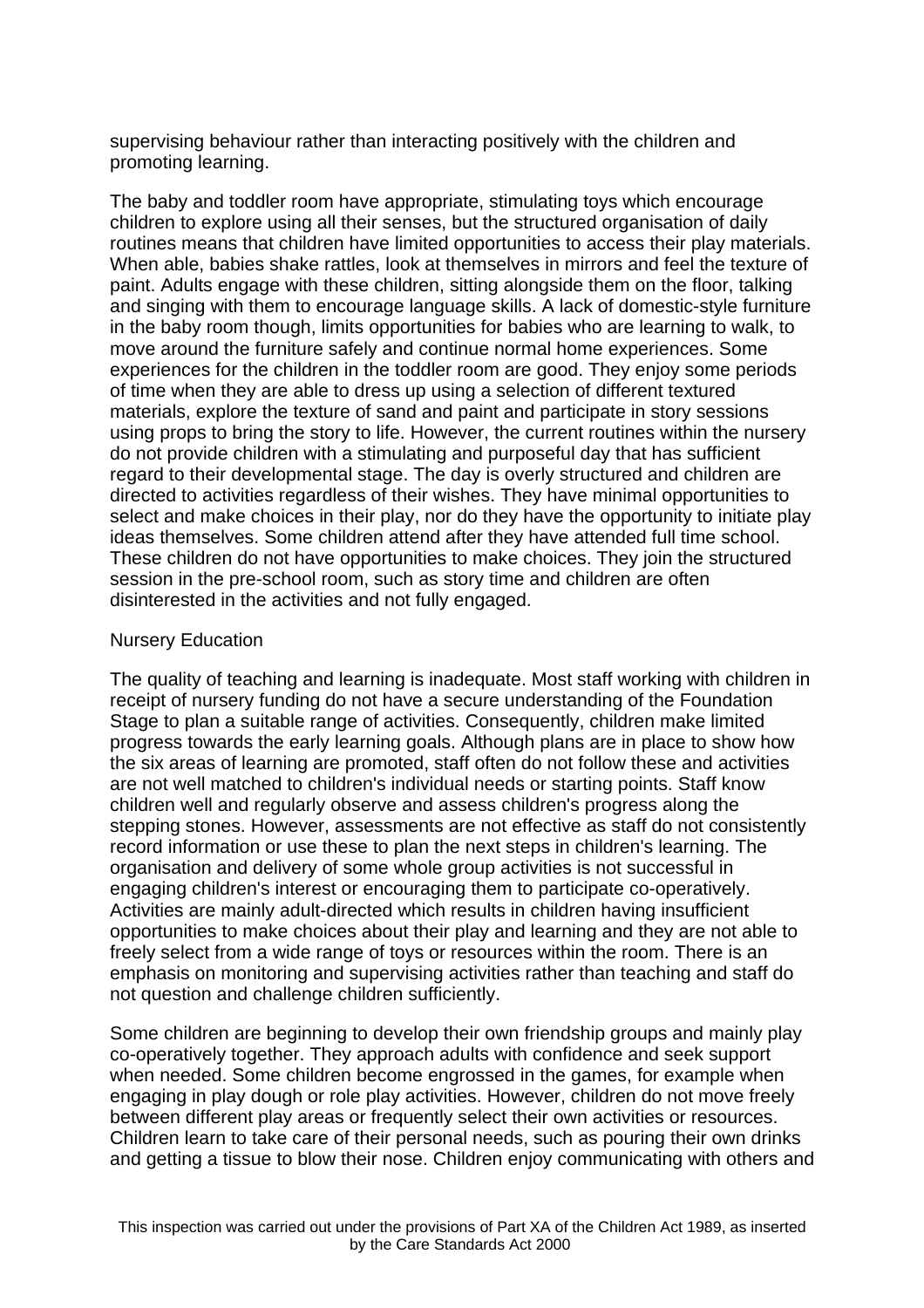have opportunities to develop their speaking and listening skills during circle time. However, due to the organisation of these activities some children find it difficult to sustain their concentration and contribute appropriately. A few children select books independently but their enjoyment is restricted due to the lack of a comfortable reading area within the room. Children have access to some resources to make marks, for example crayons, pencils and an easel. Some children are able to write their names, however, they do not often attempt to write spontaneously as opportunities are mainly adult-directed and do not engage their interest. Children have insufficient opportunities to write purposefully during play activities, such as role play games. Children can see print displayed around the room and some are developing their awareness that print carries meaning. For example, children read their name cards and see labels on toy boxes. Children count in order to at least ten and older children are developing an awareness of larger numbers. They use some mathematical language to describe and compare sizes, shapes and position. However, insufficient attention is given to increasing children's understanding of number, calculation, shape and measurement through practical activities and daily routines. The skills of older and more able children are not extended through appropriate questioning.

Children use their senses to observe and describe natural resources. For example, children carefully studied a variety of shells using a magnifying glass and they talked with interest about the different features and appearance. However, weak planning does not ensure that all children gain the most from these learning opportunities as staff do not support children effectively. Children begin to build with construction toys and have some opportunities to use the computer to develop their awareness of Information Technology. Children enjoy talking about events in their own lives, such as starting school and going on holiday. They have opportunities to develop their awareness of diversity within society through some planned activities and discussions. Children develop their small hand skills when playing with dough and doing threading activities, however, outdoor activities are not planned effectively to fully promote children's whole body movements. Children are not able to freely access a wide range of tools or materials to express their ideas creatively or imaginatively. Some children use their imaginations when engaging in role play activities but on occasions this is limited due to a lack of adult input and the available props to support their play. Most children enjoy singing familiar songs.

# **Helping children make a positive contribution**

The provision is inadequate.

Children's sense of belonging is encouraged through photographs and displays of their work presented attractively around the setting. There is an equal opportunities policy in place and appropriate systems to ensure that staff are aware of children's individual routines. Children begin to learn about the wider world through structured activities and the celebration of festivals. However, not all staff are familiar enough with the equal opportunities policy to effectively support this. There are limited toys and resources that promote positive images of differences within society, and children do not have free access to these as they are mainly explored only during adult-directed activities.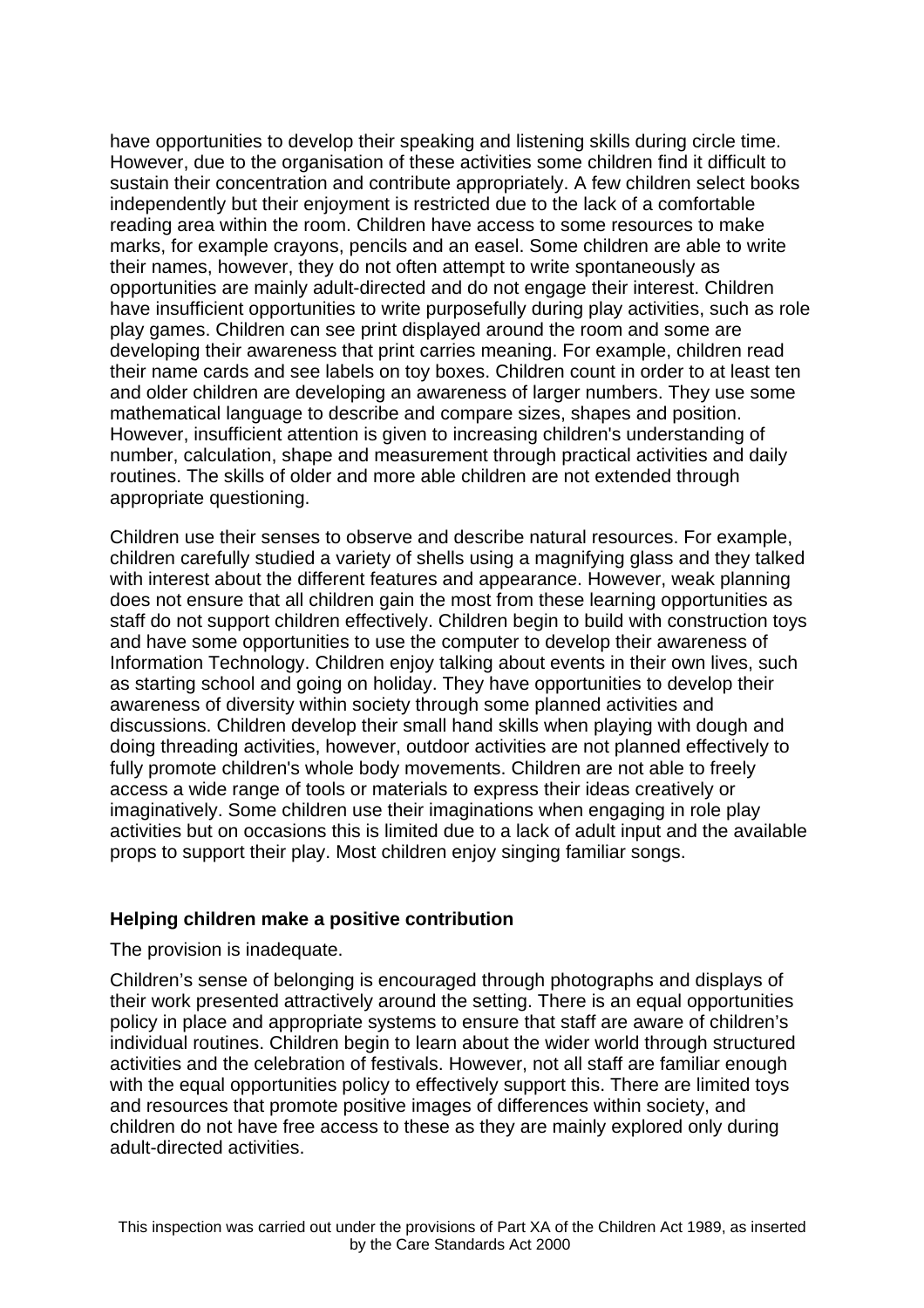There are systems in place to identify children with learning difficulties and/or disabilities, and staff adapt activities to promote their inclusion. However, the recent re-organisation of staff, along with insufficient systems for supporting inexperienced staff in monitoring individual children's progress, mean that children are not adequately supported to reach identified targets. Children's spiritual, moral and social and cultural development is fostered as children work and play together co-operatively and confidently join in conversations. They are learning right from wrong and generally behave well within the nursery. Staff mainly act as good role models, using praise and encouragement, which helps to promote children's confidence and self esteem. However, the strict regimentation of daily routines for young children causes their behaviour to deteriorate as they lose interest in activities and staff occasionally show a lack of understanding and sensitivity to their needs and wishes. Consequently, some children become distressed and unhappy at these times.

Children's wellbeing is promoted by the friendly relationships that staff develop with parents. Parents have access to policies and procedures, and receive regular newsletters, keeping them well informed about practices and current issues within the setting. Staff maintain daily diaries for younger children which keep parents fully up to date on children's daily activities and routines and there are effective systems in place for parents to ensure staff are aware of changes. The partnership with parents and carers of children receiving nursery education is satisfactory. These parents receive information regarding forthcoming topics through regular newsletters, although activity plans are not displayed within the setting. Some information is provided for parents about the Foundation Stage curriculum. Staff are always available to share information informally with parents when they bring and collect children. In addition, the nursery holds formal events where parents are invited to come in to look at written records and discuss children's progress and development. However, not all parents have been able to attend these events and so, consequently, some parents have not had an opportunity to see and contribute towards their child's progress records.

# **Organisation**

The organisation is inadequate.

Appropriate recruitment and selection procedures are in place, which ensure that staff are adequately vetted, qualified and suitable to work with children. There are some appropriate systems in place to support staff in understanding their roles and responsibilities; there is an induction programme, a satisfactory range of policies and procedures, and regular staff meetings take place. However, systems to ensure that they confidently and competently carry out their duties are not in place. For example, an annual appraisal is not reviewed until the following year; staff have limited opportunities to attend training courses to further develop their skills and knowledge; and some staff evidence a lack of knowledge of the content of some policies, which means that they are unable to implement them effectively. Insufficient thought and planning to recent changes within the staff team mean that some staff lack appropriate knowledge of the 'Birth to three matters' framework or the Foundation Stage curriculum in order to be able to implement them effectively.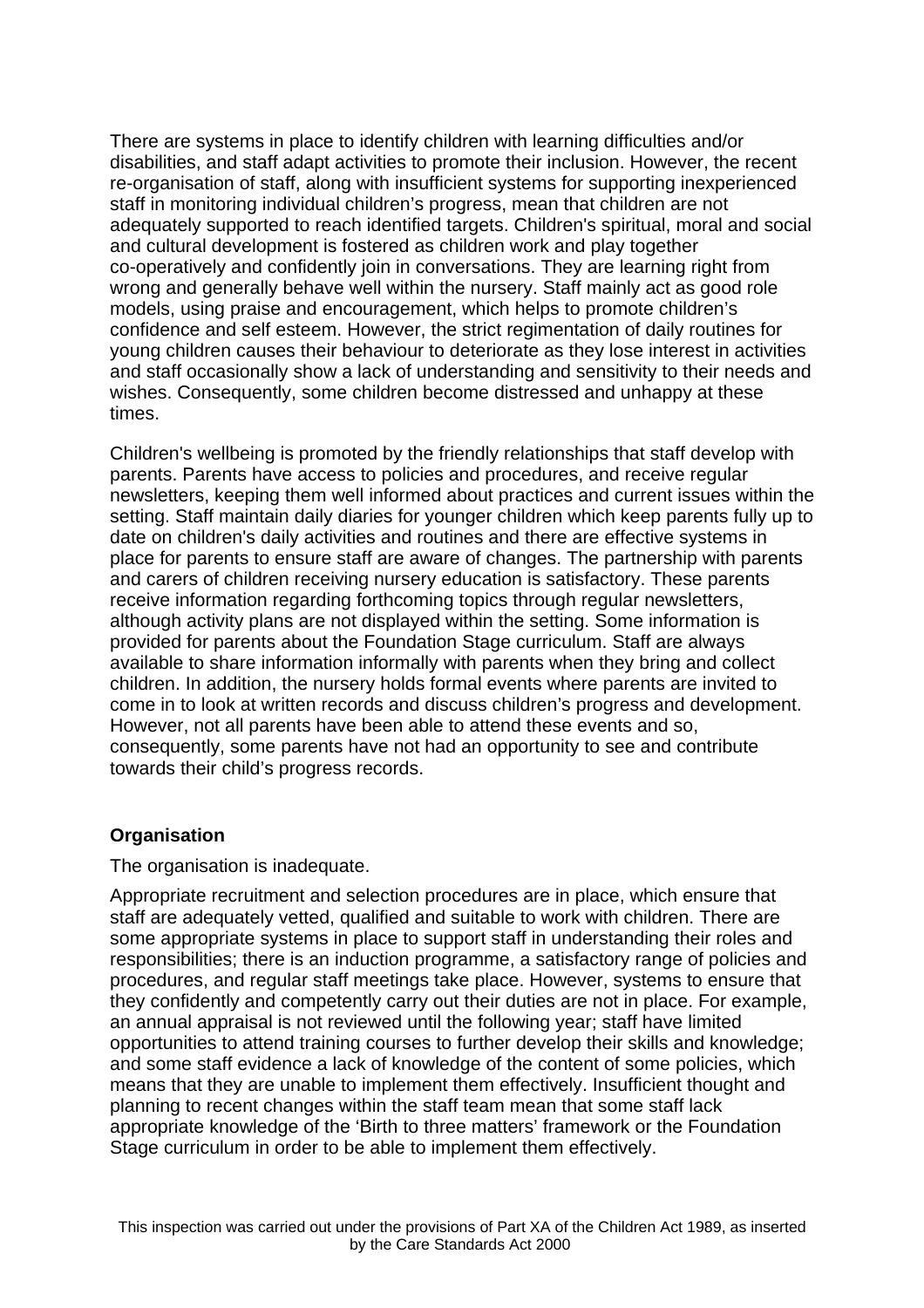Most legally required records are in place, and are meticulously completed, containing a good level of detail. However, children's registers are not always kept up to date for children who are moving group rooms and records of staff attendance do not include details of which staff are caring for which children. Whilst adult to child ratios are maintained overall, there are periods some days when the deployment of staff, or staff pre-occupation with paperwork or preparing displays, has a detrimental impact on the care of the children.

Systems to monitor and evaluate the quality of care for children are not effective. The use of space within the nursery does not give priority to the quality of care for children. Current use of rooms means that pre-school children are not always able to go to the toilet when they need, and are not able to go independently. Babies are continually distracted due to older children accessing the bathroom, and sleeping babies are disturbed. The organisation of rooms means that some children are working within in an inappropriate curriculum and activities are not appropriate to their level of development. The organisation of resources does not allow children to rest or relax if they wish because there is no space for them to do so. Additionally, opportunities for them to learn and develop their independence are impaired due to the organisation of toys, equipment and daily routines.

The leadership and management of nursery education is inadequate. Effective systems are not in place to monitor and evaluate the quality of teaching and children's learning and, as a result, areas for improvement and development are not identified. Recent staff changes have resulted in staff lacking sufficient knowledge and experience of planning and delivering the Foundation Stage curriculum effectively. This adversely affects children's learning and, overall, children's needs are not met.

# **Improvements since the last inspection**

At the last care inspection, one action was raised requiring the provider to ensure that adult:child ratios are met at all times.

The provider has now established a bank of staff who are available on a temporary basis to cover in the absence of the permanent staff.

At the last nursery education inspection four recommendations were raised. These related to developing staff's knowledge and understanding of the Foundation Stage curriculum, involving all staff in planning the curriculum, extending activities to build on what children already know and can do and ensuring staff effectively support children's learning and extending resources to enable children to self-select activities such as sand play and designing and making.

Staff working within the pre-school do not have a sound knowledge and understanding of the Foundation Stage curriculum. They have received some in-house training with regard to planning the curriculum and receive some support from the nursery manager. However, planning is not secure and staff lack sufficient experience to plan the curriculum and deliver and support activities effectively. Not all staff are involved in planning the curriculum at present as they have only recently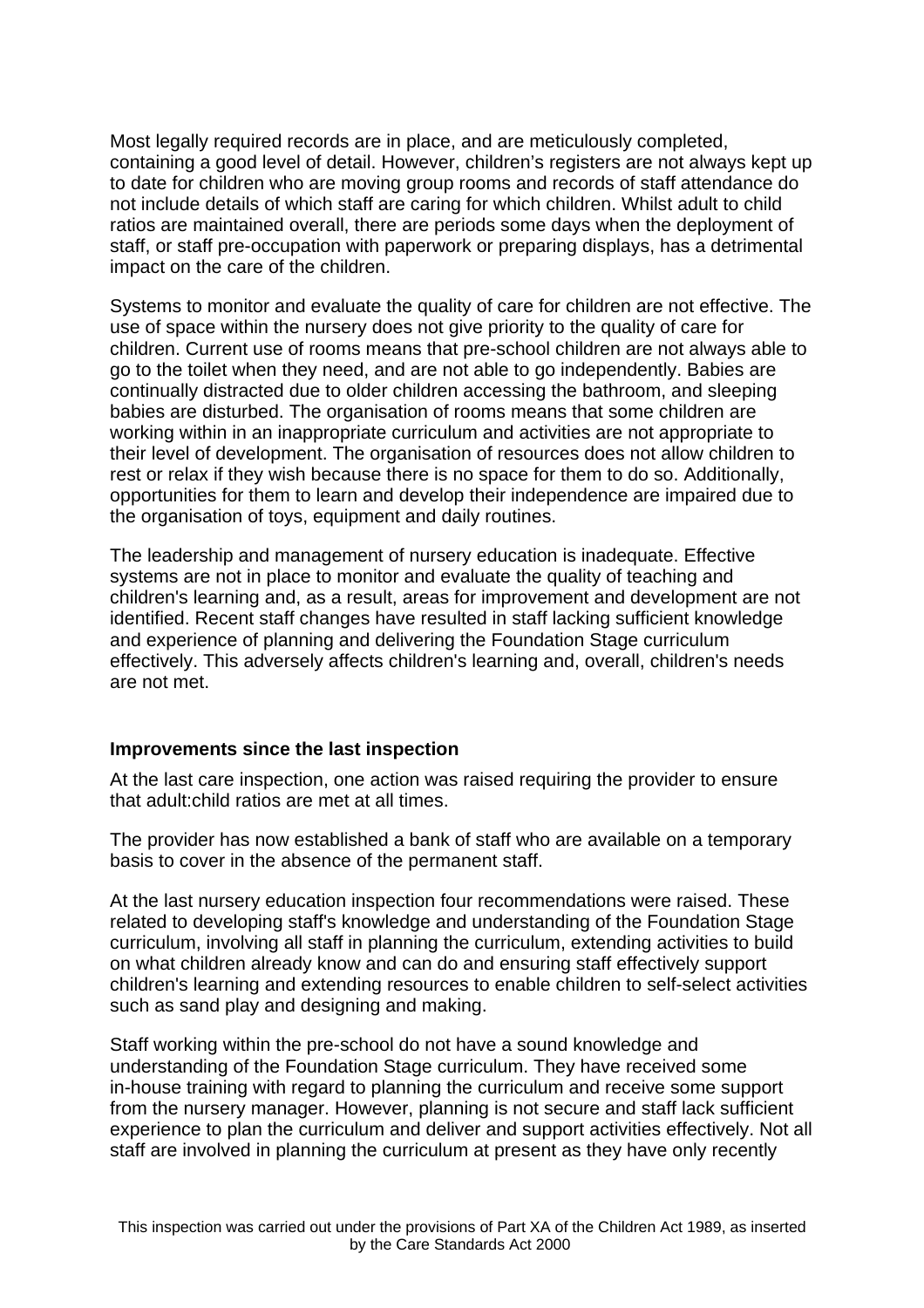started working in the pre-school room and lack appropriate training. The pre-school leader has completed a recognised childcare qualification but has not undertaken any further training as yet to support her with planning. Staff do not use children's assessments records effectively to plan the next stages in their learning. Therefore activities do not sufficiently extend or challenge children's knowledge and skills. Planning does not support staff working with children and therefore activities lack focus and clear learning intentions. Staff deployment is at times ineffective as staff do not work directly with children and consequently do not guide and extend their learning by asking questions or involving themselves in children's games. Children are not able to freely select from a wide range of practical activities or play resources. Activities are mainly adult directed and children are given very limited opportunities to make their own choices. Play resources are not organised effectively to promote free choice, and equipment such as the sand tray is not freely available at all times. Resources and tools to promote children's designing and making skills are not freely available within the room. The nursery has taken insufficient action to address the recommendations made at the last inspection and consequently they remain as areas for further improvement.

# **Complaints since the last inspection**

There have been no complaints made to Ofsted since the last inspection.

The provider is required to keep a record of complaints made by parents, which they can see on request. The complaints record may contain complaints other than those made to Ofsted.

# **THE QUALITY AND STANDARDS OF THE CARE AND NURSERY EDUCATION**

On the basis of the evidence collected on this inspection:

The quality and standards of the care are inadequate - notice of action to improve. The registered person does not meet the National Standards for under 8s day care and childminding.

The quality and standards of the nursery education are inadequate - notice of action to improve.

# **WHAT MUST BE DONE TO SECURE FUTURE IMPROVEMENT?**

#### **The quality and standards of the care**

To improve the quality and standards of care, the registered person **must** take the following actions:

• improve activities for children under three year in line with practice set out in the 'Birth to three matters' framework and ensure that children are able to make choices and freely select from a wide range of activities which are